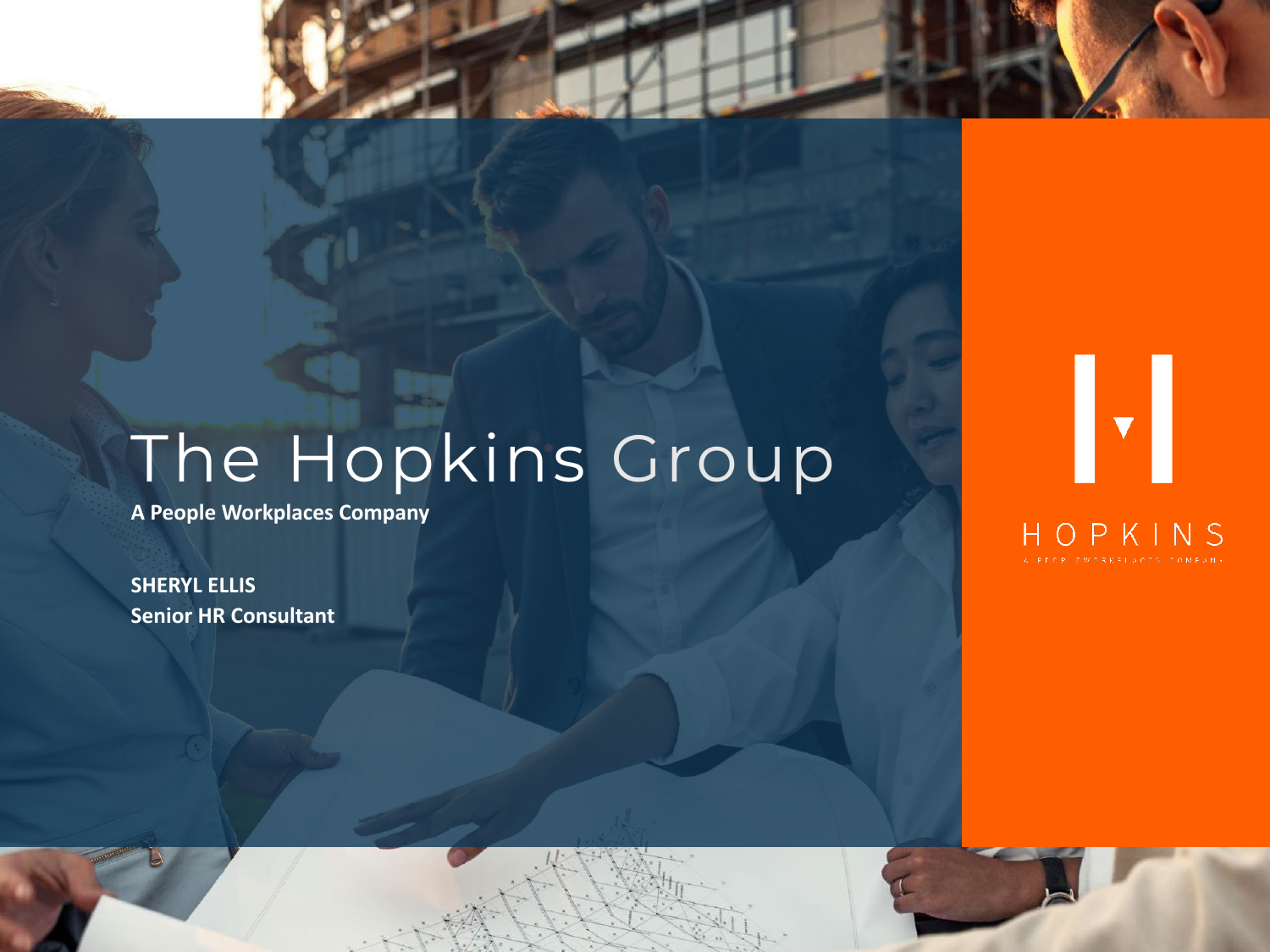## **Recruit, Interview, Hire and Retain**

### **Through a DE&I Initiative**





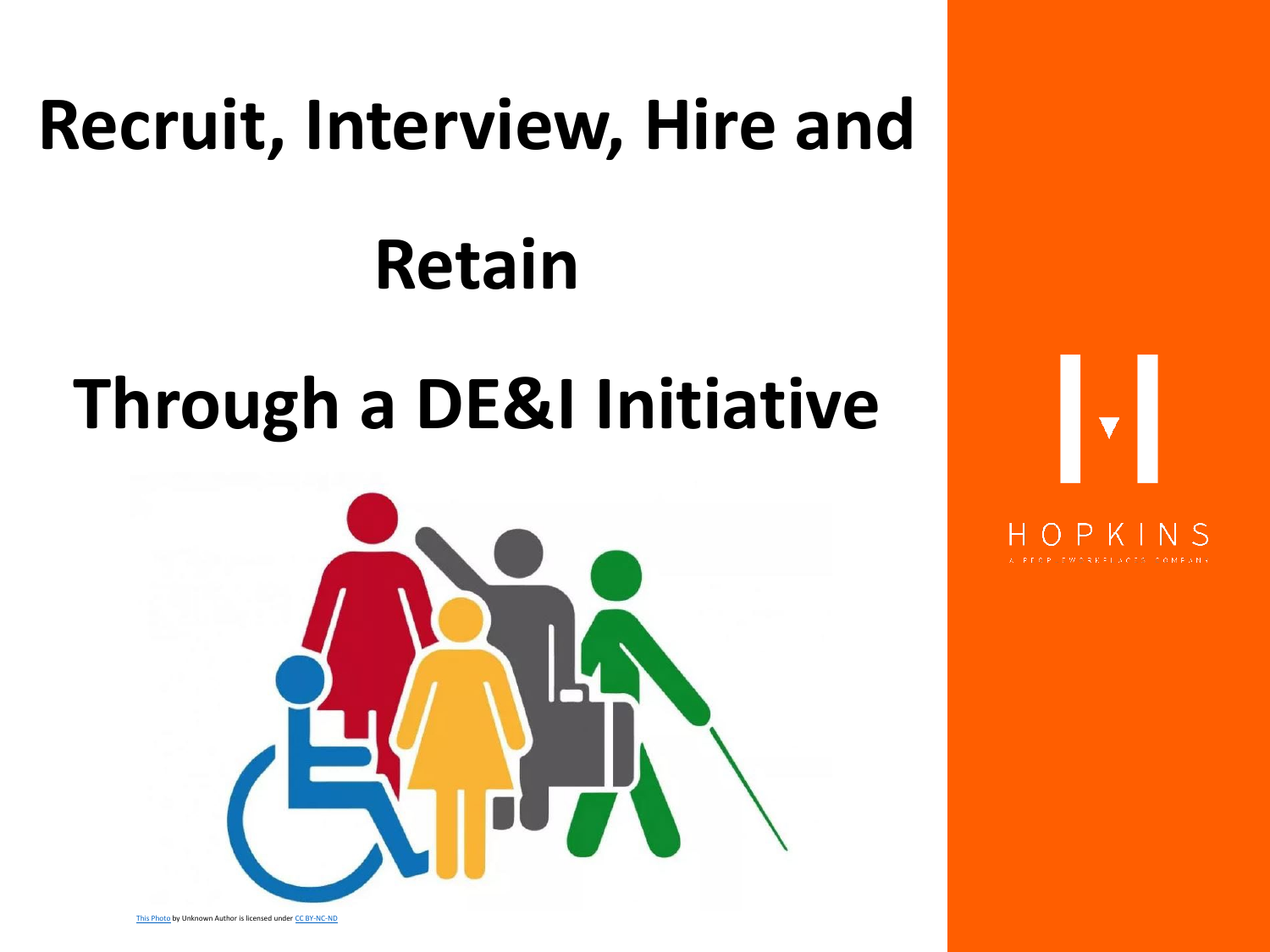### **What is Diversity, Equity and Inclusion? (DE&I)**

- Diversity: The presence of differences within a given setting. In the workplace, that can mean differences in race, ethnicity, gender, gender identity, sexual orientation, age and socioeconomic class.
- Equity: The act of ensuring that processes and programs are impartial, fair and provide equal possible outcomes for every individual.
- Inclusion: The practice of ensuring that people feel a sense of belonging in the workplace. This means that every employee feels comfortable and supported by the organization when it comes to being their authentic selves.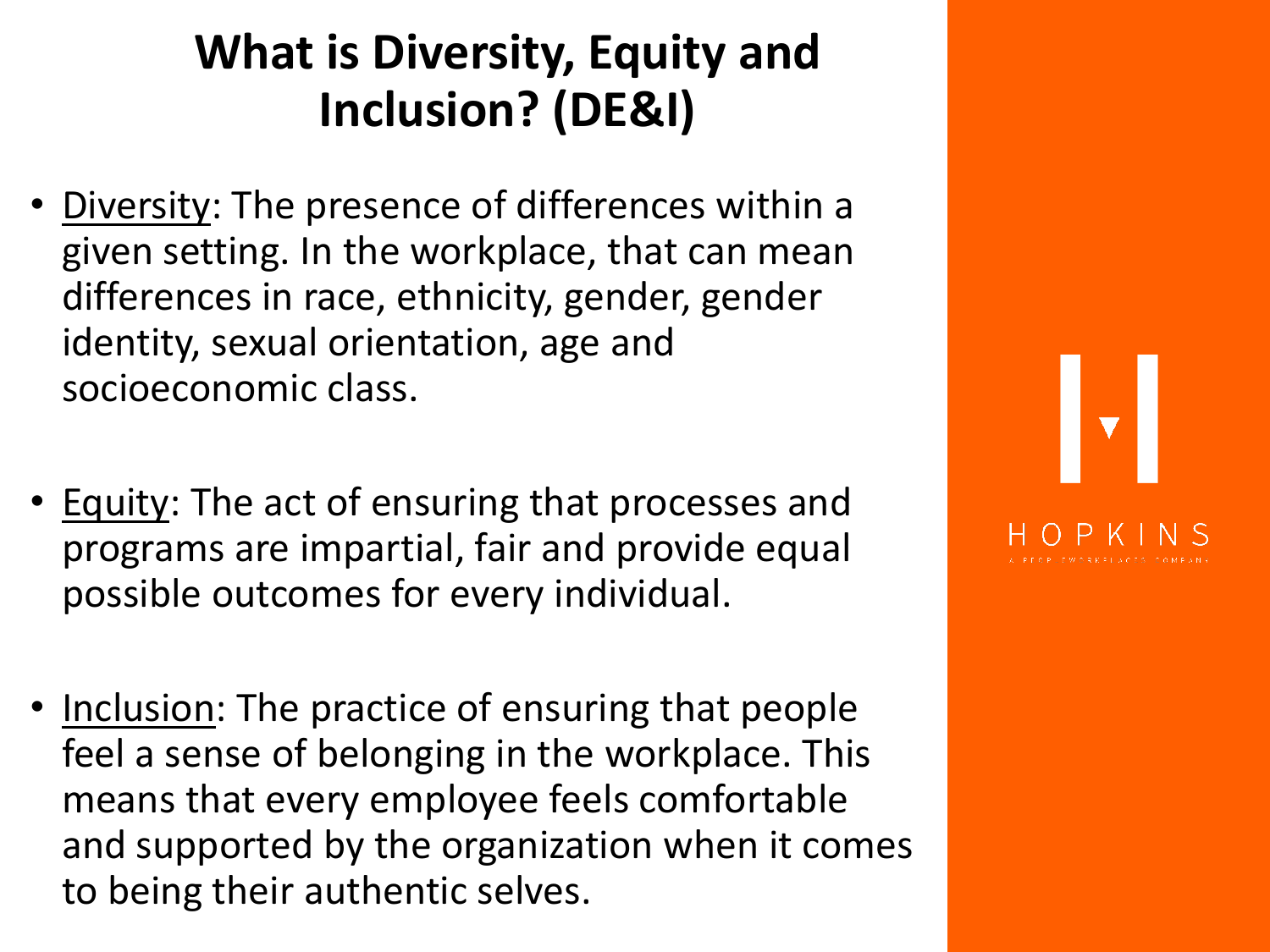# **DE&I is** *NOT* **Just About "The Right Thing to Do"**

### **Business cases**



[This Photo](https://os2.eu/blog/business-case-template-os2s-produkter) by Unknown Author is licensed under [CC BY-SA](https://creativecommons.org/licenses/by-sa/3.0/)

# $\mathbf{v}$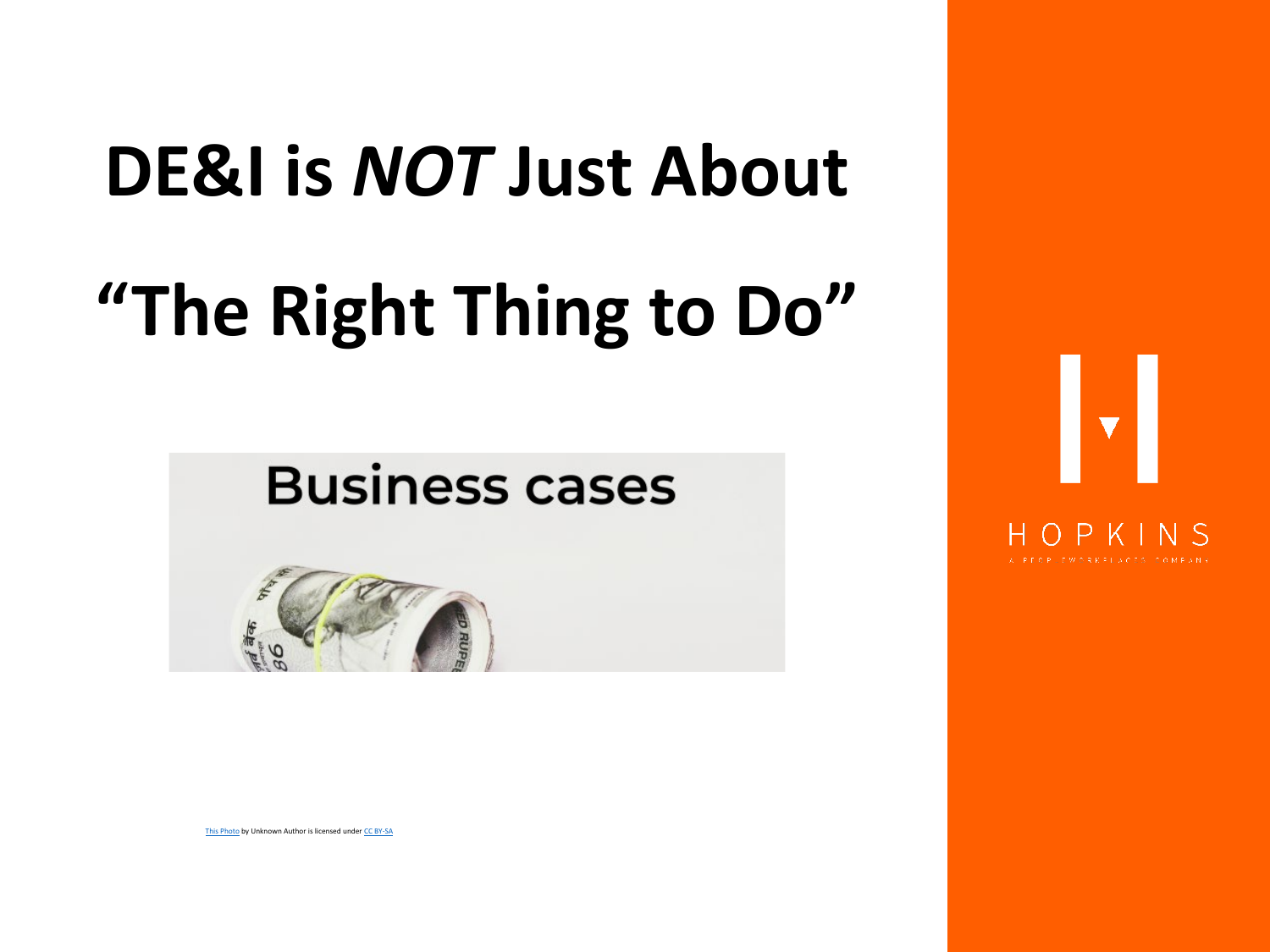- According to a **[Josh Bersin study](https://joshbersin.com/2015/12/why-diversity-and-inclusion-will-be-a-top-priority-for-2016/)**, highly inclusive organizations generate 2.3x more cash flow per employee, 1.4x more revenue, and are 120% more capable of meeting financial targets. Inclusivity = revenue.
- In 2009, the **American Psychological Association** published, *Diversity Linked to Increased Sales Revenue and Profits.* [Companies reporting the highest level of racial](https://www.asanet.org/sites/default/files/savvy/images/journals/docs/pdf/asr/Apr09ASRFeature.pdf)  diversity brought in nearly 15x more sales revenue on average than those with the lowest levels of racial diversity
- In 2018, **[Accenture](https://www.accenture.com/_acnmedia/pdf-89/accenture-disability-inclusion-research-report.pdf)** reported, companies that adopted best practices for employing and supporting people with disabilities outperformed their peers on average: 28% higher revenue (\$50B vs. \$39B), 2x the net income (\$5.7B vs. \$2.7B), 30% higher economic profit margins (16% vs. 12%),2x as likely to have stronger shareholder returns! (43% vs 14%)

### $\blacktriangledown$ P K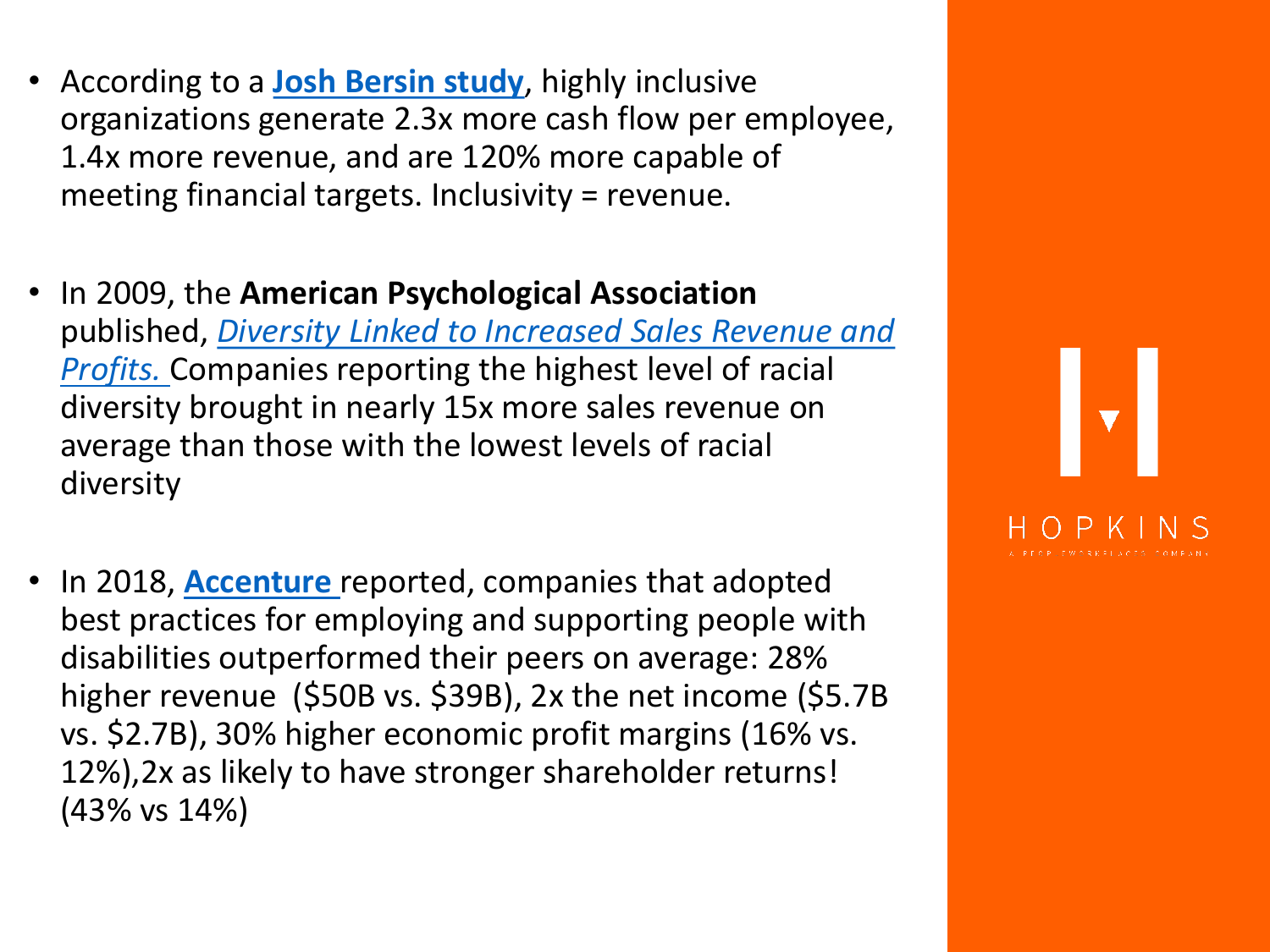## **Steps to Recruit Through a DE & I Initiative Lens**



[This Photo](https://smartcasuallaw.wordpress.com/tag/inclusion/) by Unknown Author is licensed under [CC BY-SA-NC](https://creativecommons.org/licenses/by-nc-sa/3.0/)

 $\blacktriangledown$  $\bigcap$  P н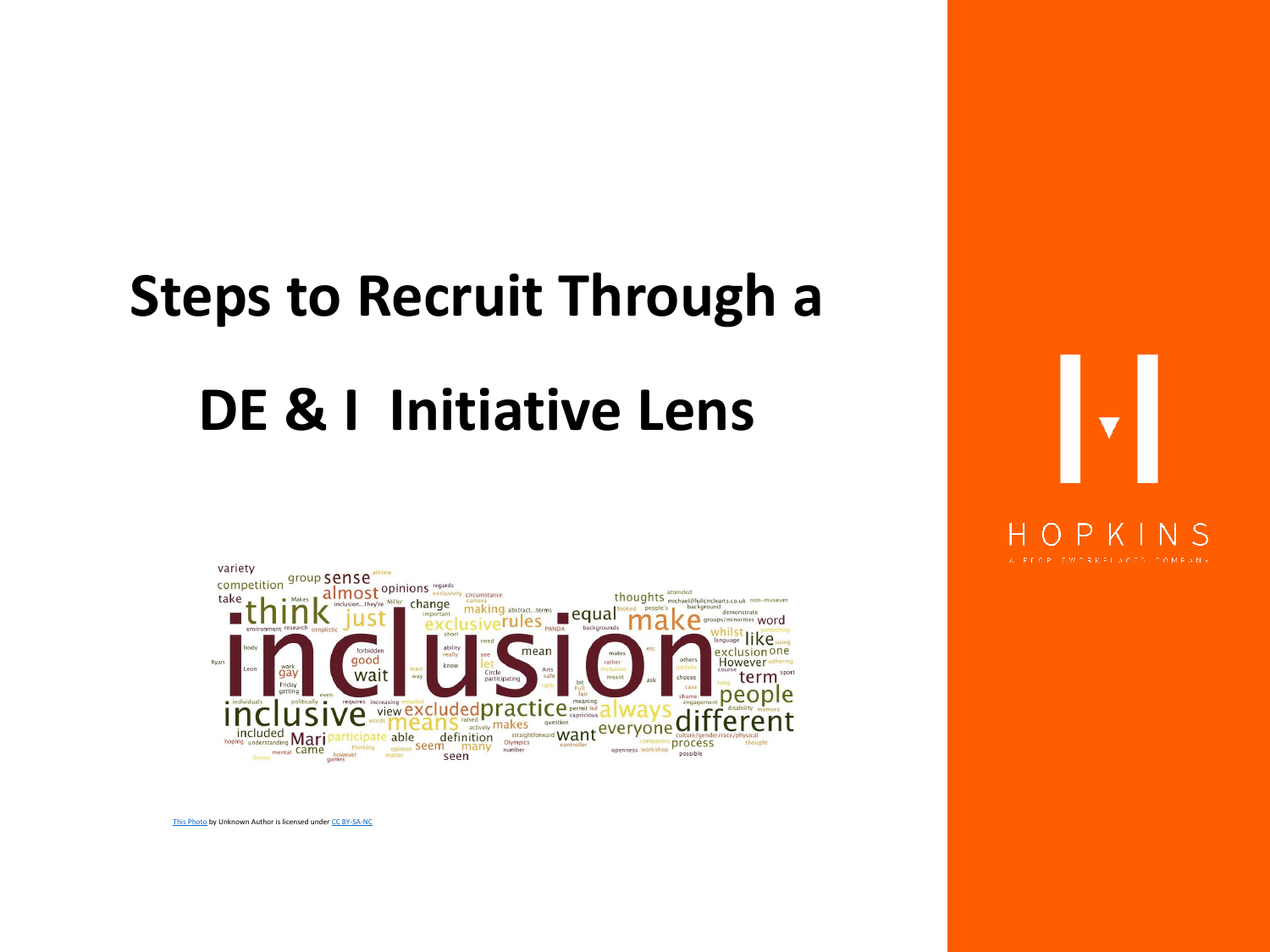- **1.** Recruit individuals outside of the "norm"
- **2.** Create Inclusive Job Descriptions
- **3.** Widen your search to include diverse groups and pools of talent
- **4.** Inclusively design your application process
- **5.** Introduce "Blind Auditions" into your hiring process

# $\left\| \mathbf{v} \right\|$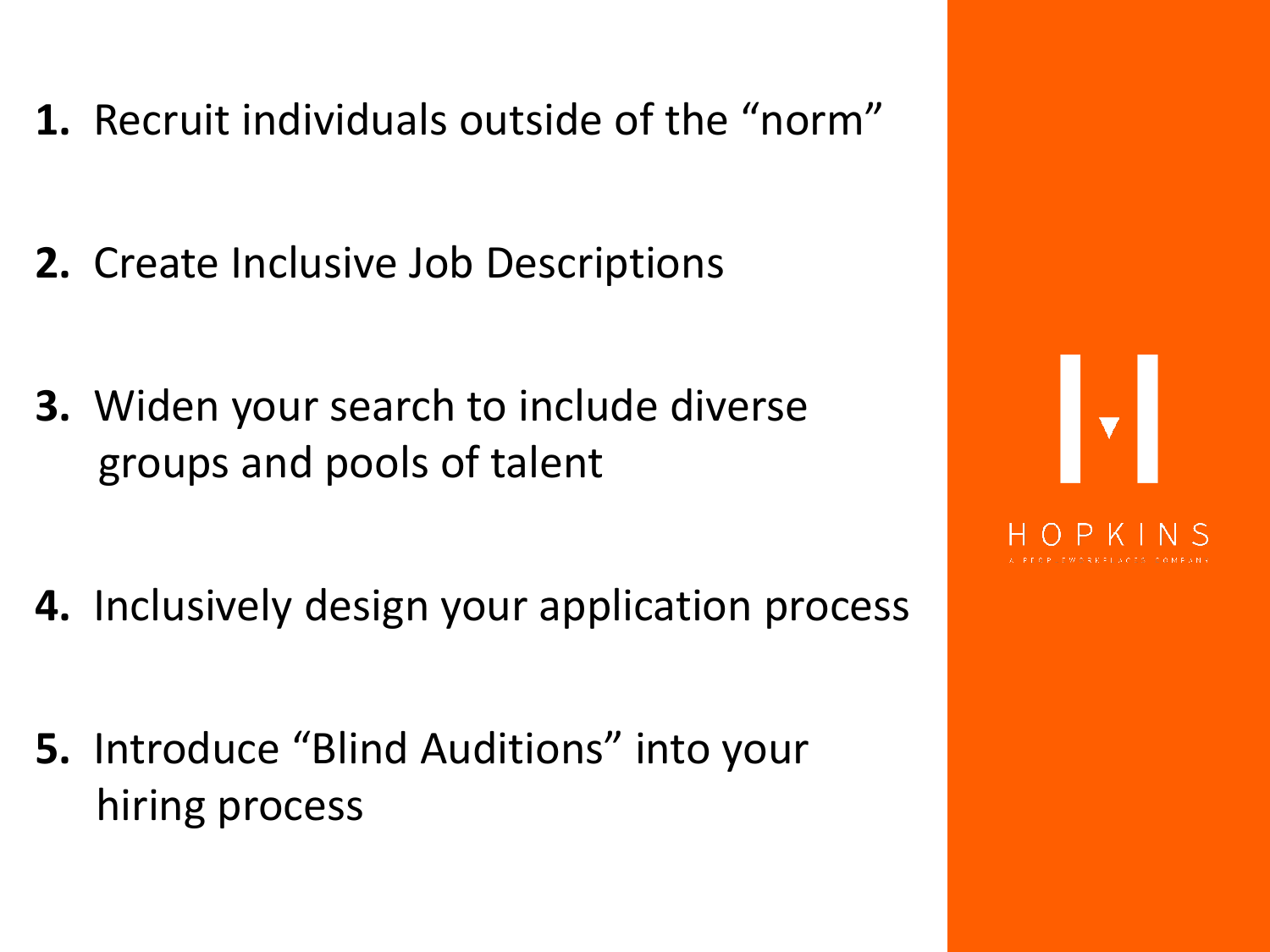- **6.** Evaluate screening and selection procedures.
- **7.** Diversify the selection Committee
- 8. Provide Reasonable Accommodations
- **7.** Prepare for an inclusive interview
- **8.** Inclusive interviews:

 $\checkmark$  Set the right tone Ask the right questions  $\triangleright$  Online interview considerations

 $\left\| \mathbf{v} \right\|$